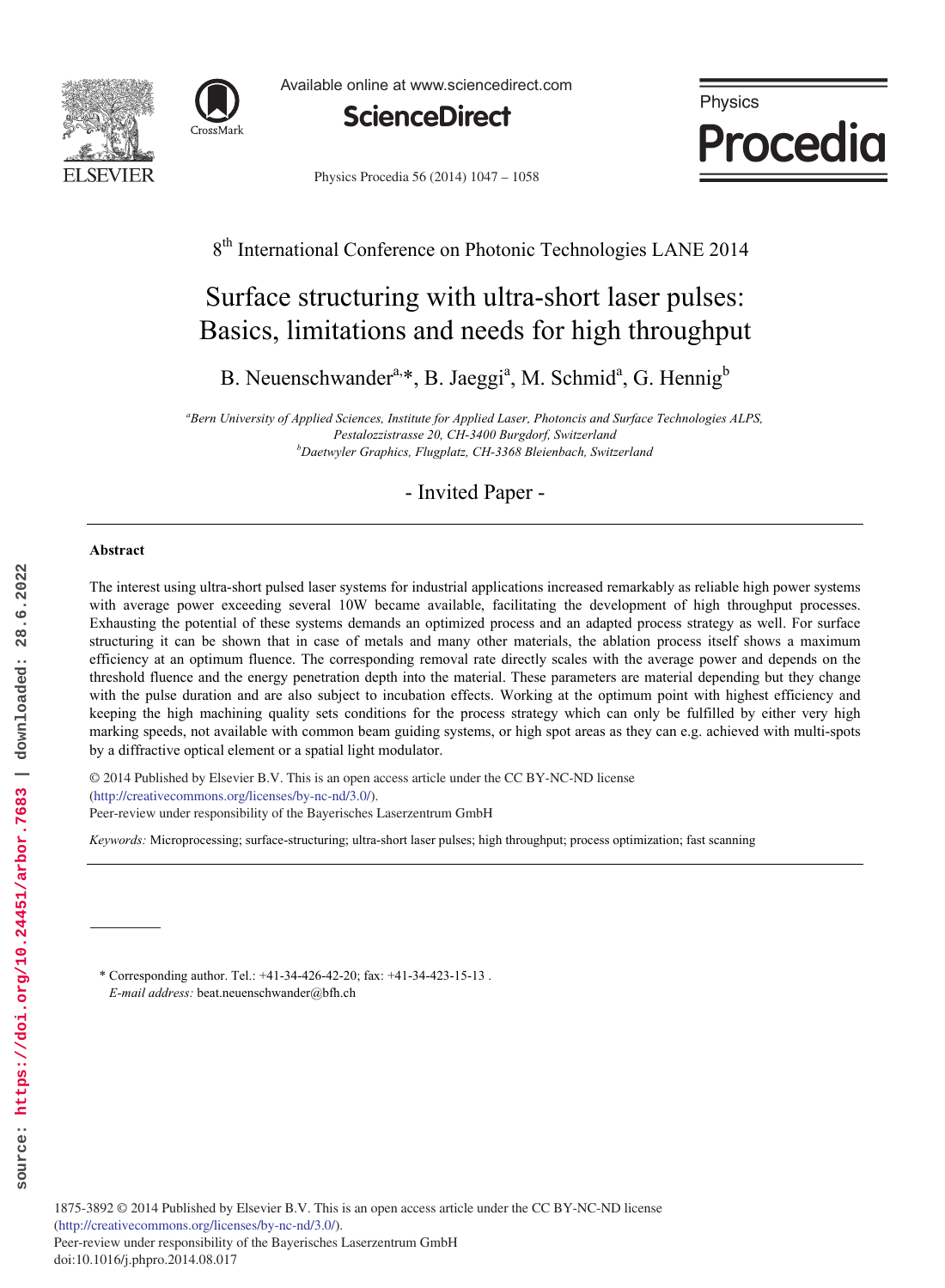# **1. Introduction**

Ultra-short pulsed laser systems show clear advantages concerning machining quality, heat affected zone or debris as it has been shown in many publications during the last years. The recent developments of laser systems go into different directions.

- Firstly towards kW average power as reported in [1,2] for fs-pulses (based on the innoslab technology) and shown in [3] for ps-pulses (based on a thin-disk amplifier).
- Secondly to more cost effective fiber based systems without chirped pulse amplification (CPA). These systems normally have pulse durations of a few 10 ps [4,5,6] but also 11 ps were already demonstrated [7] by using a gain-switched diode as seed source.
- Thirdly industry ready sub-ns Q-switched systems with pulse durations of several 100 ps are available on the market.
- x Moreover also fiber lasers having pulse durations of only a few ns may be very attractive due its cost effectiveness and reliability.

On the other hand, also the process control is of very high importance and has to be adapted to the laser system as well as to the process itself. Today machines are using mechanical linear and rotation axes as well as galvo scanners or combinations of both. Acousto-optic deflectors, fast rotating cylinders or polygon wheels offer high marking speeds and diffractive optical elements (DOE) or spatial light modulators (SLM), in combination with linear axes or galvo scanners, can be used for parallel processing.

A potential user has therefore to choice from a wide range of laser systems with different parameters, beam guiding systems and process control technologies. But only appropriate combinations guarantee an economical process which can really take benefit from the advantages of short and ultra-short pulses for laser micro-machining. The following work is mainly focused on surface structuring of metals and will discuss some basics of the ablation process, will describe the influence of the pulse duration and will show how the process efficiency can be optimized. Based on the findings the needs to obtain high throughput will be formulated and actual technologies to meet the corresponding requirements will be presented.

#### **2. Ablation process**

#### *2.1. Theoretical background*

In contrast to longer pulses, where for metals the energy transport into the material is described by heat conduction, electron and lattice temperature have to be treated separately in the case of ultra-short pulses [8-12]. In a first approximation the absorbed energy per unit volume can be assumed to exponentially drop with the distance to the surface [10] and as a consequence the often reported logarithmic ablation law results:

$$
z_{abl} = \delta \cdot \ln\left(\frac{\phi}{\phi_{lh}}\right) \tag{1}
$$

With the ablation depth  $z_{ab}$ , the applied fluence  $\phi$ , the threshold fluence  $\phi_{th}$  and the energy penetration depth  $\delta$ . It has further been shown that the time for the energy transfer from the free electrons to the lattice, the electron-phonon thermalization time, amounts a few ps [13,14] in the case of metals. A further reduction of the pulse duration will therefore not lead to additional benefits in terms of the threshold fluence [13], rather it can lead to a reduced precision and to increased unwanted plasma effects [14,15] at high fluences. In contrast to the threshold fluence, the energy transport into the material well depends on the pulse duration also for pulses shorter than the thermalization time. Depending on the applied fluence and the pulse duration the energy transport into the material is dominated either by the optical penetration depth or the electron heat penetration depth which depends on the pulse duration [9-12].

For a pulsed Gaussian beam with pulse energy  $E_p$  and spot radius  $w_0$  the peak flucence in the center of the beam reads  $\phi_0 = 2 \cdot E_P / (\pi \cdot w_0^2)$  and the local fluence is given by  $\phi(r) = \phi_0 \cdot \exp(-2 \cdot r^2 / w_0^2)$ . Applying (1) leads to the local ablation depth  $z(r)$  and to the ablated volume  $\Delta V$  per pulse which reads [16,17]: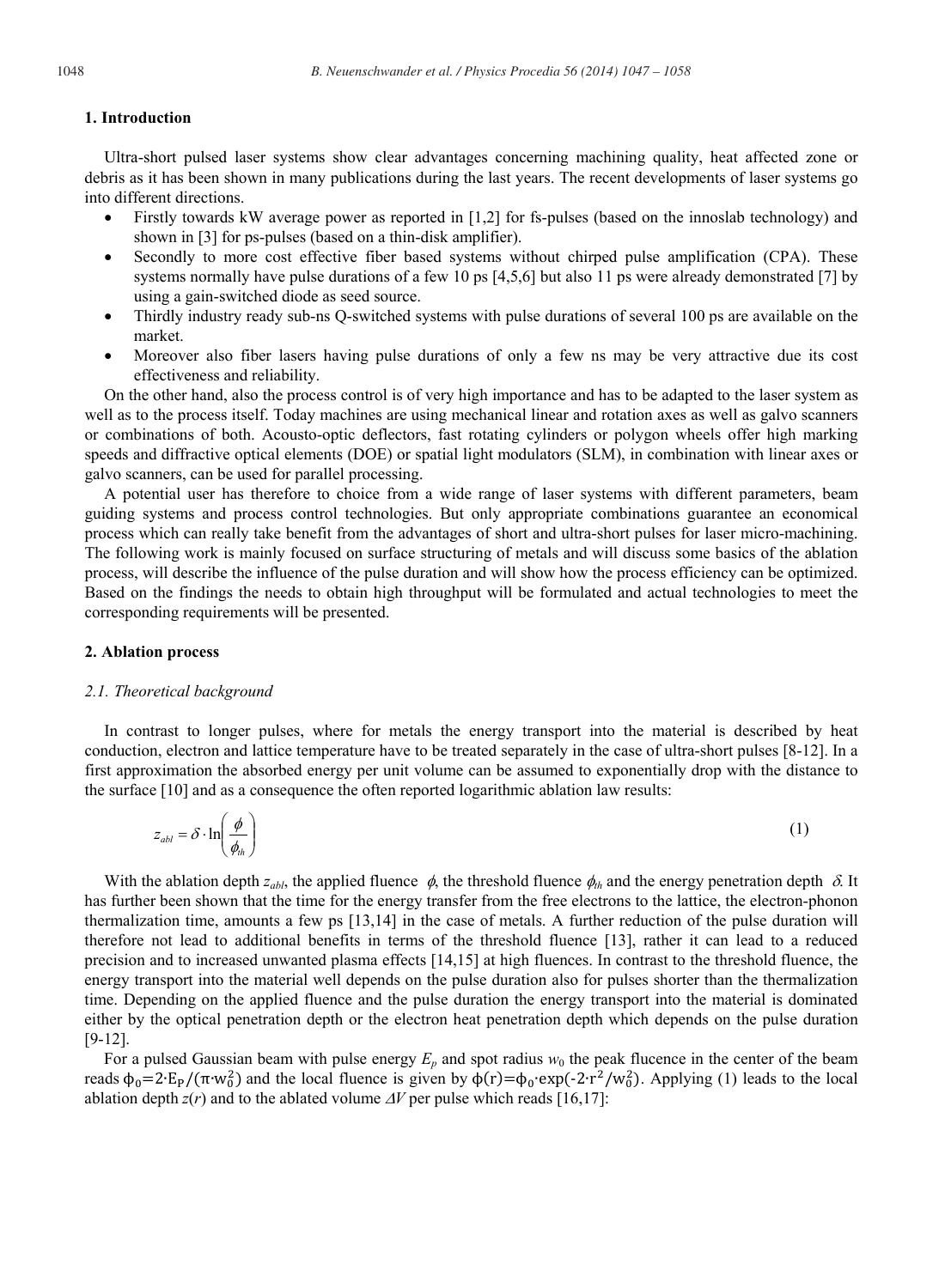$$
\Delta V = \frac{1}{4} \cdot \pi \cdot w_0^2 \cdot \delta \cdot \ln^2 \left( \frac{\phi_0}{\phi_{\text{th}}} \right) \tag{2}
$$

Assuming that for multiple pulses the behavior of each pulse is not influenced by the leading pulse leads to an easy calculation of the volume removal rate  $\dot{V}$  (ablated volume per time) as a function of the average power  $P_{av}$  and the repetition rate  $f[17]$ :

$$
\dot{V} = \frac{1}{4} \cdot f \cdot \delta \cdot \pi \cdot w_0^2 \cdot \ln^2 \left( \frac{2 \cdot P_{av}}{f \cdot \pi \cdot w_0^2 \cdot \phi_{th}} \right)
$$
 (3)

Alternatively the removal rate per average power can be expressed in terms of the peak fluence  $\phi_0$  [18]:

$$
\frac{\dot{V}}{P_{av}} = \frac{1}{2} \cdot \frac{\delta}{\phi_0} \cdot \ln^2 \left(\frac{\phi_0}{\phi_{th}}\right)
$$
\n(4)

Fig. 1 shows this situation for stainless steel (1.4301), 10 ps pulses with 1064nm wavelength and a spot radius of  $w_0 = 29 \mu$ m. The graphs clearly illustrate that the ablation process shows an optimum point with highest efficiency and therefore maximum removal rate [17,19]. A short calculation leads to:

$$
\left. \frac{\dot{V}}{P_{av}} \right|_{\text{max}} = \frac{2}{e^2} \cdot \frac{\delta}{\phi_{th}} \tag{5}
$$

This maximum removal rate is obtained at an optimum peak fluence  $\phi_{0,0pt}$  or repetition rate  $f_{0pt}$ :



Fig. 1. (a) Removal rate for stainless steel for different average powers as a function of the repetition rate and a spot radius of  $w_0 = 29 \text{ }\mu\text{m}$ ; (b) Removal rate per average power for stainless steel as a function of the peak fluence  $\phi_0$ .

Hence, following this simple model, the ablation process linearly scale with the average power if the fluence  $\phi_0$ (i.e. the pulse energy) is kept at its optimum value (6). Working at higher or lower peak fluences leads to a reduced efficiency (Fig. 1b) and a reduced quality for too high fluences [18]. Keeping  $\phi_0/\phi_h$  between 5 and 15 may represent a rough rule of tomb. For most metals this leads to quite low fluences and therefore high repetition rates or spot sizes are needed when working at high average power as shown in table 1 and as it will also be discussed later.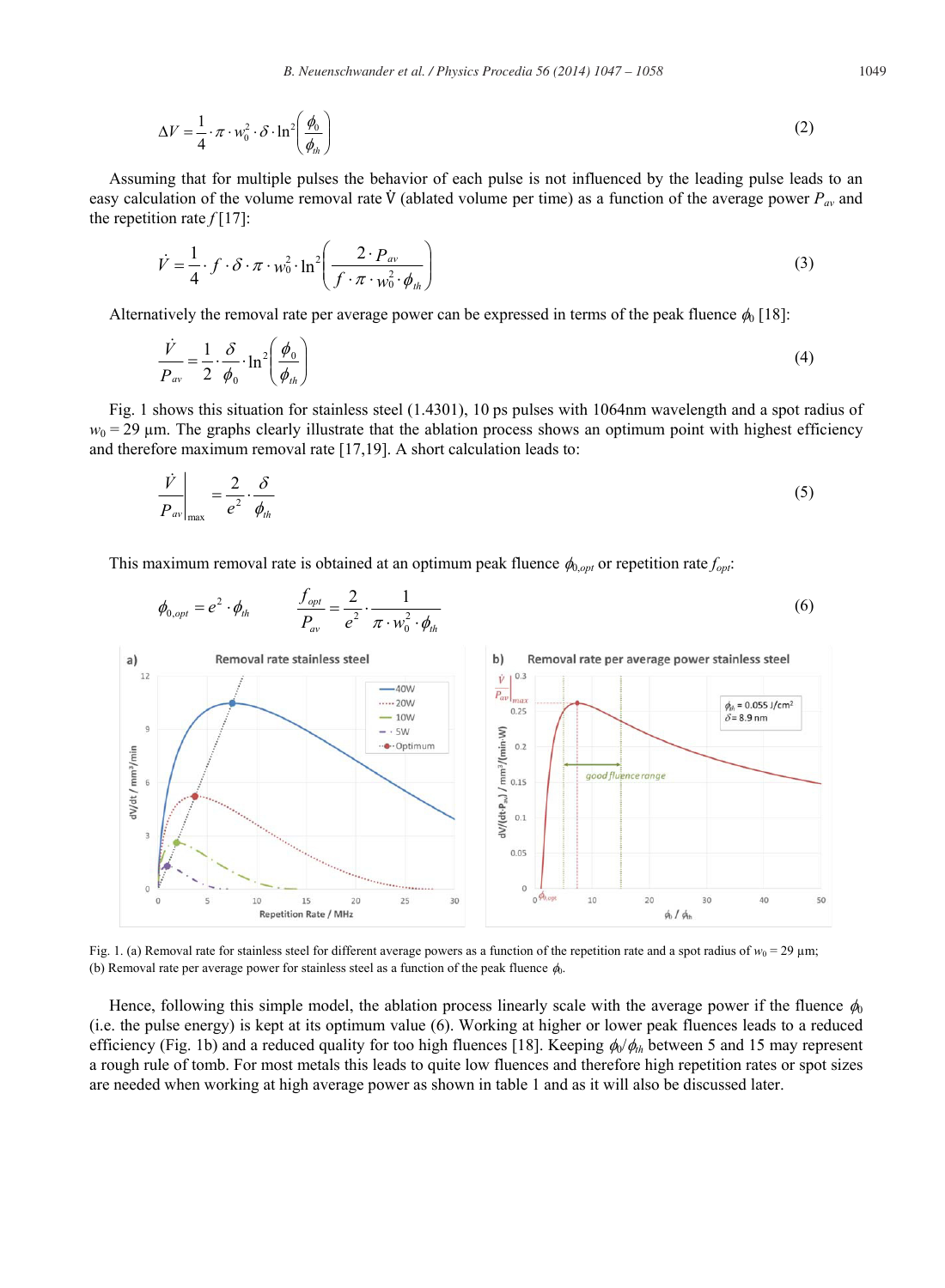Table 1. Summary of optimum repetition rate depending on the spot radius and the average power.

| Spot radius / $\mu$ m f <sub>5W</sub> / MHz |         | $f_{10W}$ / MHz | $f_{20W}$ / MHz | $f_{40W}$ / MHz |
|---------------------------------------------|---------|-----------------|-----------------|-----------------|
|                                             | 29 1.01 | 1.92            | 3.8             | 7.5             |
|                                             | 20 1.95 | 3.92            | 7.83            | 15.7            |
|                                             | 10 7.83 | 15.7            | 62.7            | 188             |

Care has to be taken if different situations, e.g. two materials or two pulse durations, are compared. E.g. the value of the threshold fluence often decreases with shorter wavelengths but if the energy penetration depth is also reduced this will not lead to a higher removal rate following (6). Another example is the use of pulse bursts, e.g. in [20] removal rates obtained in steel for average powers of 50W and repetition rates between 200kHz and 1MHz were compared for single pulses and bursts with 6, 8 and 10 pulses bursts at the same repetition rate (for the burst). It was found that the removal rate can be increased from 1.2mm<sup>3</sup>/min for single pulses at repetition rate of 200kHz up to 11.5mm<sup>3</sup>/min for 10 pulses per burst at 1MHz repetition rate. This gain in the removal rate can be well explained with the fact that the energy is distributed among a higher number of pulses, i.e. the same removal rate should also be obtained with single pulses at a repetition rate of 10 MHz. From the data published in [20] the energy of a single pulse in the burst was calculated and the least square fit with the model (4) to this data (see Fig. 2c) confirms this assumption. To back up the presented model different kind of experiments were performed. Fig. 2a) show a result from marking lines with different repetition rates but constant pulse-pulse distance [17,19,21,22] and fig. 2b) one from machining squares [18,23] with different fluences. All three graphs show the good agreement between the presented model and measured data.

The two most important material parameters describing the ablation process are therefore the threshold fluence  $\phi_{th}$ and the energy penetration depth  $\delta$ . Both can be deduced by measuring the volume of machined lines ore squares followed by least square fits as shown in Fig. 2. However for systematic studies  $\phi_h$  and  $\delta$  can also be deduced by machining single craters with different peak fluences. A least square fit to the measured crater depths in the center according to (1) then leads to these material parameters and finally with (5) to the maximum removal rate.



Fig. 2. (a): Removal rate for polished Copper. The removal rate was deduced from the cross section of straight lines machined with constant average power but different repetition rates. The distance between two pulses and the number of repetitions was constant. The dots denote the measured values whereas the solid line represents a least square fit to these data according (3). (b): Results from machining squares into polished stainless steel 1.4301 with different peak fluences. The removal rate was deduced from the depth of the squares machined with constant distance between two pulses, hatch distance and number of repeats. The dots denote the measured values whereas the solid line represents the corresponding least square fits to these data according (4) (c): Material removal rate for steel machined with 50W average power and pulse bursts deduced from the data published in [20] (dots) and the least square fit (solid line) with an adapted model deduced from (4).

# *2.2. Dependence on the number of pulses; incubation*

Already for ns-pulses it was found that the threshold fluence depends on the number of pulses which are applied at one position [24]. Here it was found that the threshold fluence  $\phi_{th}$  changes with the number of pulses *N* following

$$
\phi_{\scriptscriptstyle{th}}(N) = \phi_{\scriptscriptstyle{th}}(1) \cdot N^{S-1} \tag{7}
$$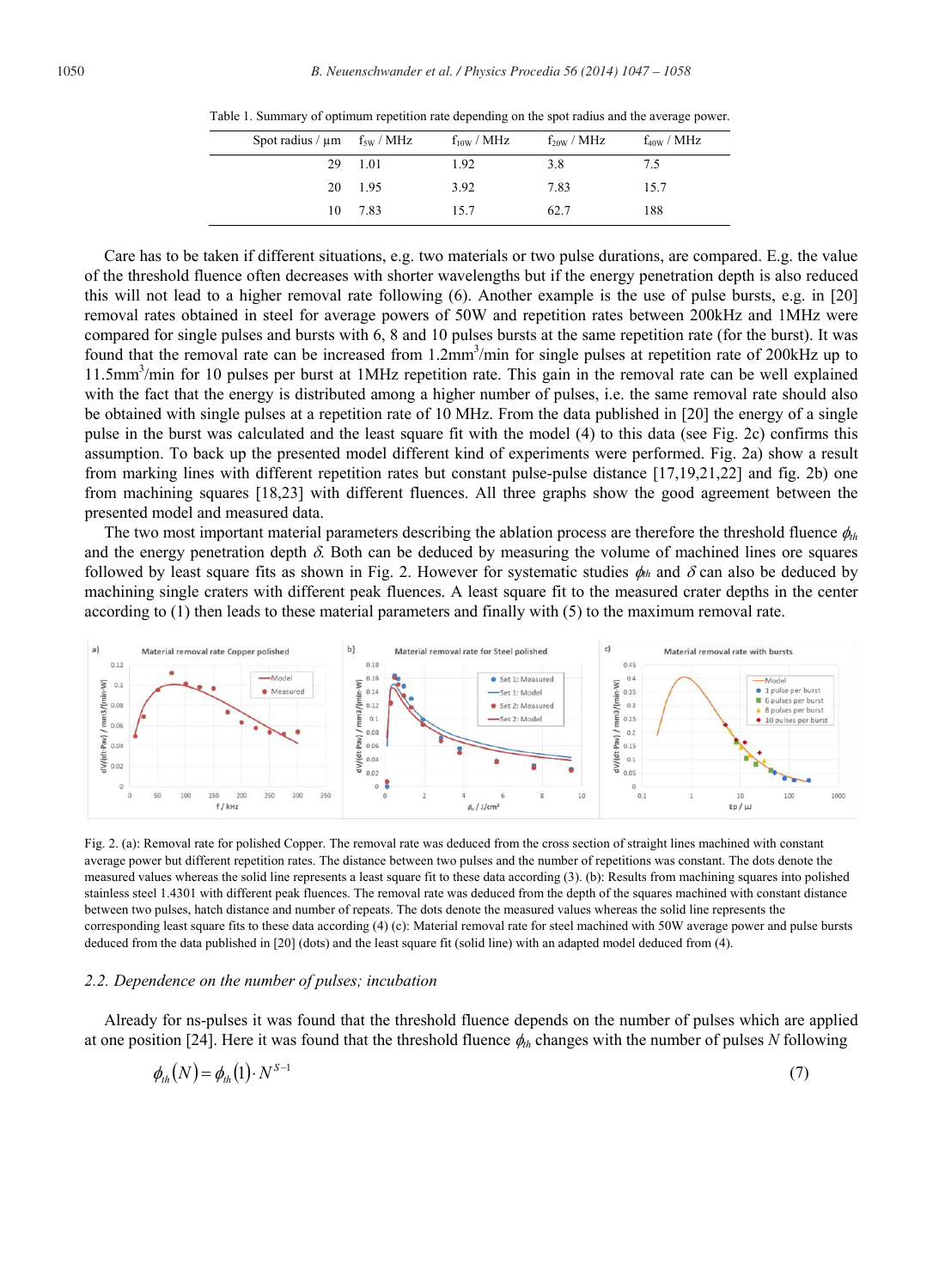With  $\phi_{th}(1)$  the single shot ablation threshold and *S* the incubation coefficient. In [24] the incubation is related to the storage cycle of thermal stress-strain energy i.e. accumulation of plastic deformation induced by the laser pulses. If *S*=1 incubation is absent whereas for values between 0 and 1 the material is softening and for values above 1 it is hardening. For metals the factor *S* is typically between 0 and 1, meaning the threshold fluence decreases with increasing number of pulses. This model fits the deduced threshold fluences quite well and was also confirmed (with *S*<1) for ultra-short pulses in the fs regime for metals [25,26,27], semiconductors [28] and transparent materials [29,30]. In this regime it is not clear if the explanation with the thermal stress-strain energy [24] is still applicable. Increased absorption arising from a rougher surface due to formed ripples [31]is an alternative approach to explain the nature of the incubation. In all these publications the energy penetration depth  $\delta$  is not included in the analysis but this parameter is of great importance as described in the previous section. In [21,22,32] it has been shown that the energy penetration depth is subject to incubation as well and that its behavior follows the threshold fluence as illustrated in fig. 3. The dotted line indicates the fit with the standard model (power function) according to (7). As it can be seen this model especially does not fit the measured values at low pulse numbers, therefore it was supplemented with a constant offset i.e. the threshold value and the penetration depth at infinite number of pulses:

$$
\phi_{th}(N) = \phi_{th,\infty} + \Delta \phi_{th} \cdot N^{n_{\phi}} \text{ and } \delta(N) = \delta_{\infty} + \Delta \delta \cdot N^{n_{\delta}}
$$
\n(8)



 Fig. 3. Threshold fluence (a) and energy penetration depth as a function of the number of pulses applied for polished copper in air at a pressure of 50mbar. The dots denote the measured values with  $3\sigma$  error bars deduced from a jack-knife analysis. The dotted lines represent the linear regression with a power function according to (7). The incubation coefficient *S* amounts 0.7 for the threshold fluence and for the penetration depth as well. The dashed line represents the least square fit to the alternative model (8).

Similar behavior is obtained for all investigated metals, gases and pressures in [32]. Assuming that the lateral energy transfer can be neglected and that the evaporation starts after the deposition of the energy the threshold fluence can be expressed by the surface reflectivity *R*, the energy penetration depth  $\delta$ , the density  $\rho$  and the specific heat of evaporation  $\Omega_{van}$  [32]:

$$
\phi_{th} = \frac{\delta}{1 - R} \cdot \rho \cdot \Omega_{vap} \tag{9}
$$

A single variation of the absorption or reflection without influence onto the material should therefore only affect the threshold fluence whereas material changes like surface oxidation, plastic deformations etc. should affect the energy penetration depth and directly scale the threshold too following (9). Comparing  $\phi_{th}(N)$  with  $\partial(N)$  would in principal allow to distinguish between these two mechanism. In [32] a tendency to a lower reflectivity at high pulse numbers was observed, however additional experiments have to be performed to back up this assumption. Finally the change of the energy penetration depth seems to be the main reason for the change in the threshold fluence and therefore, following (5), the maximum removal rate is less affected by the incubation.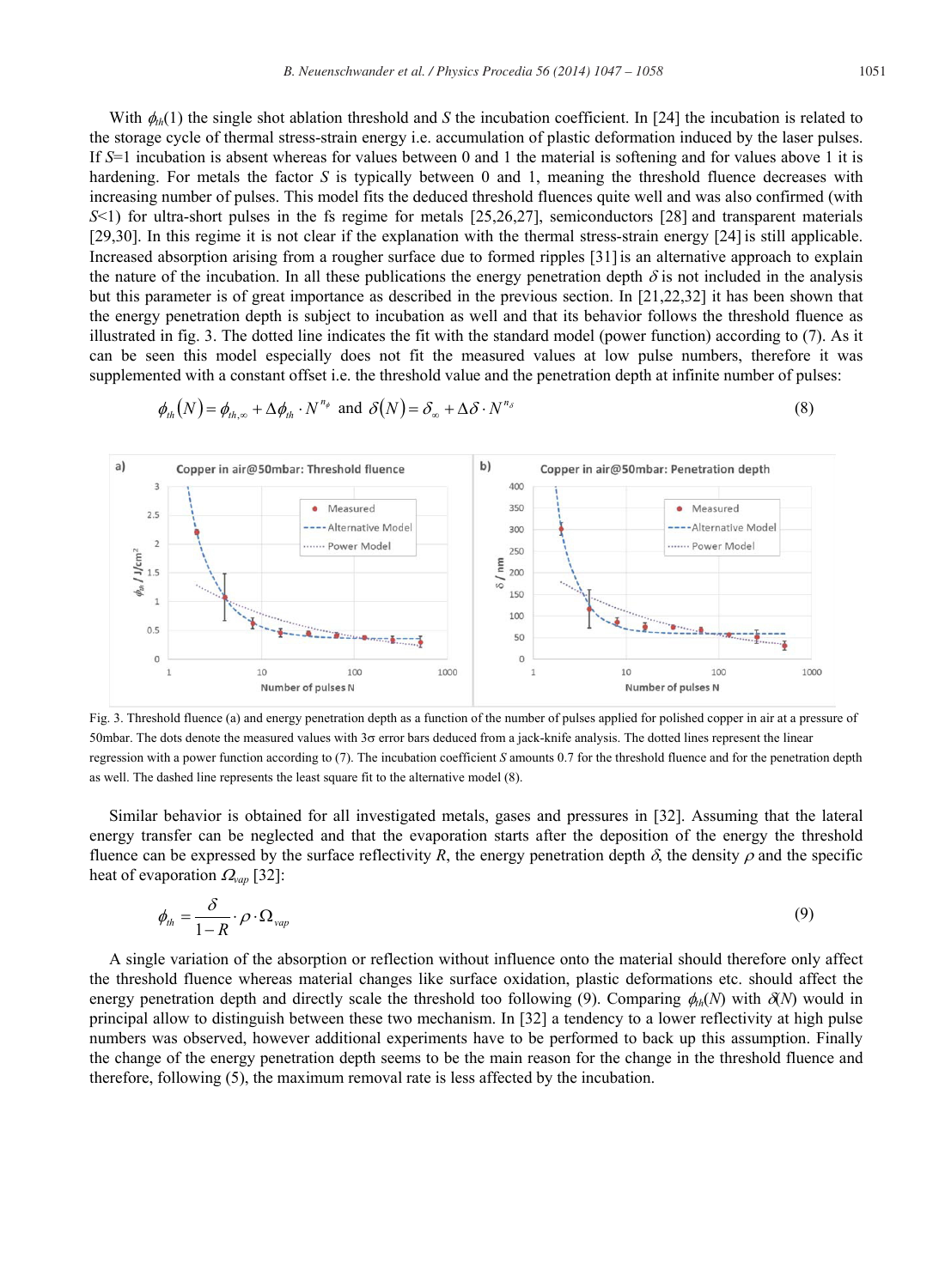# *2.3. Influence of the pulse duration*

Beside the number of pulses the threshold fluence and the energy penetration depth are affected by the pulse duration as well. Following [13,14,33] one expects a constant threshold fluence for pulse durations shorter than a few ps followed by an increase which is proportional to the square root of the pulse duration for longer pulses. In [11] the ablation of copper for pulse durations between 150fs and 14.4ps at a wavelength of 780nm was investigated and  $\phi_h$  and  $\delta$  were deduced. It was found, that for pulses shorter than 1ps two ablation regimes exist. The first at low fluences, where the energy transport is described by the optical penetration depth. In this regime the threshold fluence is low and the energy penetration depth corresponds to the optical penetration depth  $1/\alpha$ . In the second regime at higher fluence the energy transport is described by the electron heat penetration depth, which depends on the pulse duration. The reported threshold fluences for a 150fs pulse were  $0.14$ J/cm<sup>2</sup> in the first regime and  $0.46$ J/cm<sup>2</sup> in the second regime, respectively. Following (6) the optimum fluence for the first regime already lies in the second one i.e. working at maximum efficiency is only possible for the second regime. Taking into account that industrial ready ultra-short pulsed laser systems have pulse durations of several 100fs and more, the used fluences for laser micromachining are almost exclusively located in the second regime. It is additionally shown that for pulses from 5ps – 15ps the energy penetration depth decreases with increasing pulse duration, a fact which is also confirmed by [21,22] for pulses from 10ps up to 100ps. Systematic studies for shorter pulses are presented e.g. in [34,35,36]. The results of [21,22,34,35] for copper and steel are summarized in fig. 4 and fig. 5, respectively. As expected the threshold fluence is almost constant for pulse durations shorter than 10ps and begins to increase for longer pulses. This increase is more pronounced for steel where the electron-phonon coupling time is 5-10 times lower compared to copper. For both metals (and also for brass investigated in [34]) the energy penetration depth generally increases with decreasing pulse duration as can be seen from fig. 4b and fig. 5b. Following (5) the maximum removal rate should therefore increase with shorter pulse duration. Ths increase is still present for pulses shorter than 10ps where the threshold rests almost constant. Similar dependence of the removal rate from the pulse duration has also been observed for silicon, germanium, zirconium oxide  $(ZrO<sub>2</sub>)$ , polyether ether ketone (PEEK) and polycystalline diamond (PCD). For all these materials an increase of the removal rate with decreasing pulse duration was observed. But also different behavior is possible as e.g. shown for soda lime glass in [35] where the removal rate drops down for very short pulse durations.



Fig. 4. (a) Threshold fluence (b) energy penetration depth and (c) deduced maximum removal rate (5) for copper and 128 pulses as a function of the pulse duration between 500fs and 50ps. One series of experiments were performed with an adapted DUETTO ps-system and the second series with a SATSUMA fs system; please refer to [34,35] for further experimental details.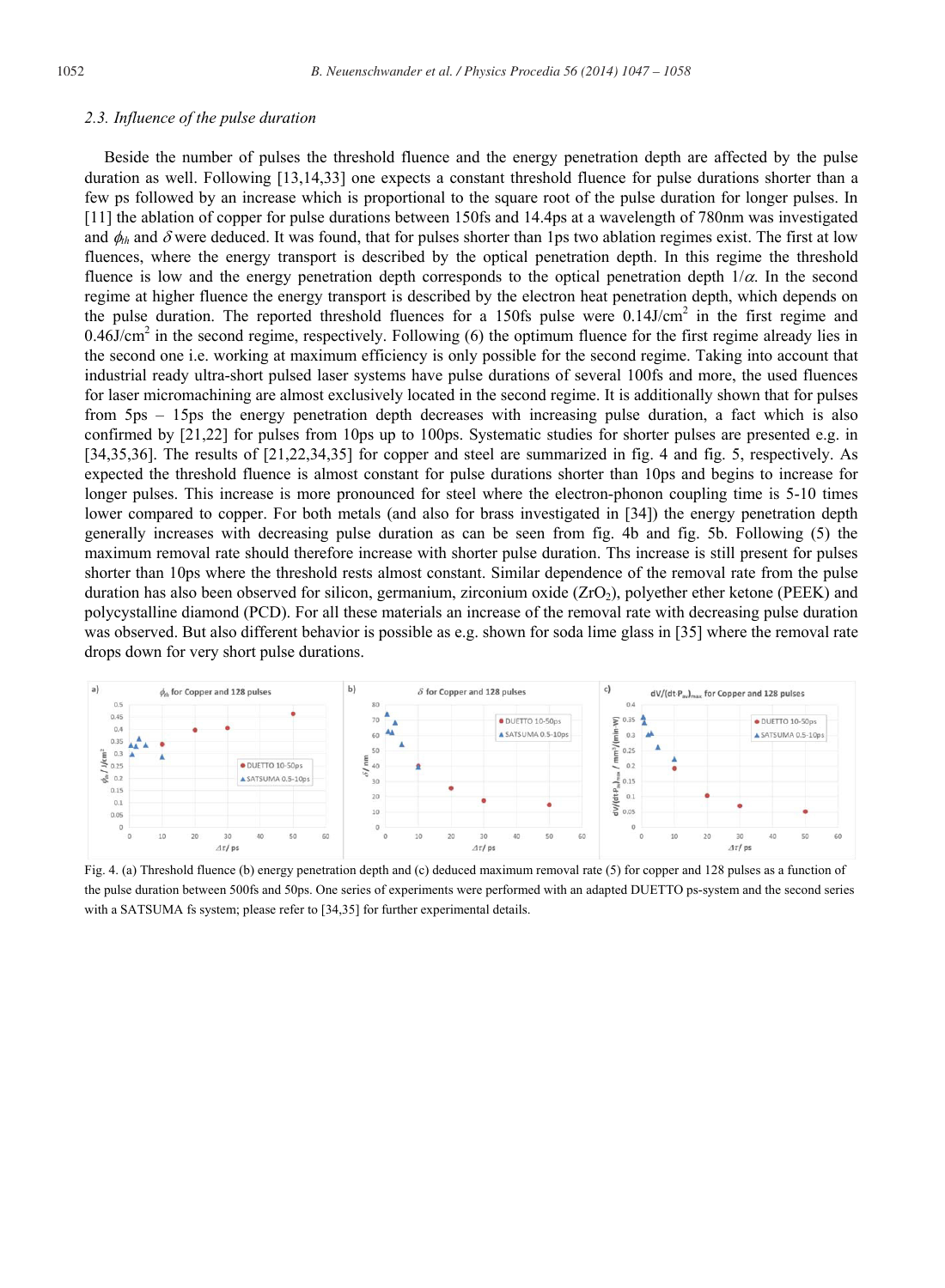

Fig. 5. (a) Threshold fluence (b) energy penetration depth and (c) deduced maximum removal rate (5) for steel 1.4301 and 256 pulses as a function of the pulse duration between 500fs and 50ps. One series of experiments were performed with an adapted DUETTO ps-system and the second series with a SATSUMA fs system; please refer to [34,35] for further experimental details.

In the opposite direction the removal rate rests quite low when the pulse duration is further increased to several 100ps or even to a few ns. Fig. 6 shows the summary of all measured removal rates for different pulse durations. The corresponding experiments were performed at different wavelengths and with different laser systems. The values for the measurements with the Duetto, the Satsuma and the Pharos system were obtained following (5) and measuring  $\phi_{th}$  and  $\delta$  with the crater method, whereas the values for the series denoted with "divers" are obtained from machining squares (see fig. 2b). The tendency is clearly visible: The removal rate is highest for pulse durations of 2ps and less, significantly drops between 2ps and 50ps, further drops but less pronounced for a few 100ps and slightly increases in the ns-regime. It has to be clearly stated: Despite the low removal rate, pulse durations between a few 10ps and the ns-regime may be of interest due to more cost effective available laser sources or reduced crater cone or CLP formation for steel and semiconductors.



Fig. 6. Maximum removal rate for (a) copper and (b) steel for pulse durations between 250fs and 4ns.

#### **3. Consequences**

Following expression (5) the removal rate directly scales with the average power when the fluence is kept at its optimum value corresponding to (6) which is also going with a high machining quality. Keeping the fluence constant means that either the repetition rate or the spot radius has to be increased for a rising the average power. Marking lines serves as the basis for almost all possible surface structuring processes, thus the marking speed *v* is a very important parameter. A short calculation for the marking speed at the optimum fluence leads to:

$$
v = \frac{4}{\pi \cdot e^2} \cdot \frac{(1 - o) \cdot P_{av}}{w_0 \cdot \phi_{th}} = 2 \cdot w_0 \cdot (1 - o) \cdot f_{opt}
$$
 (10)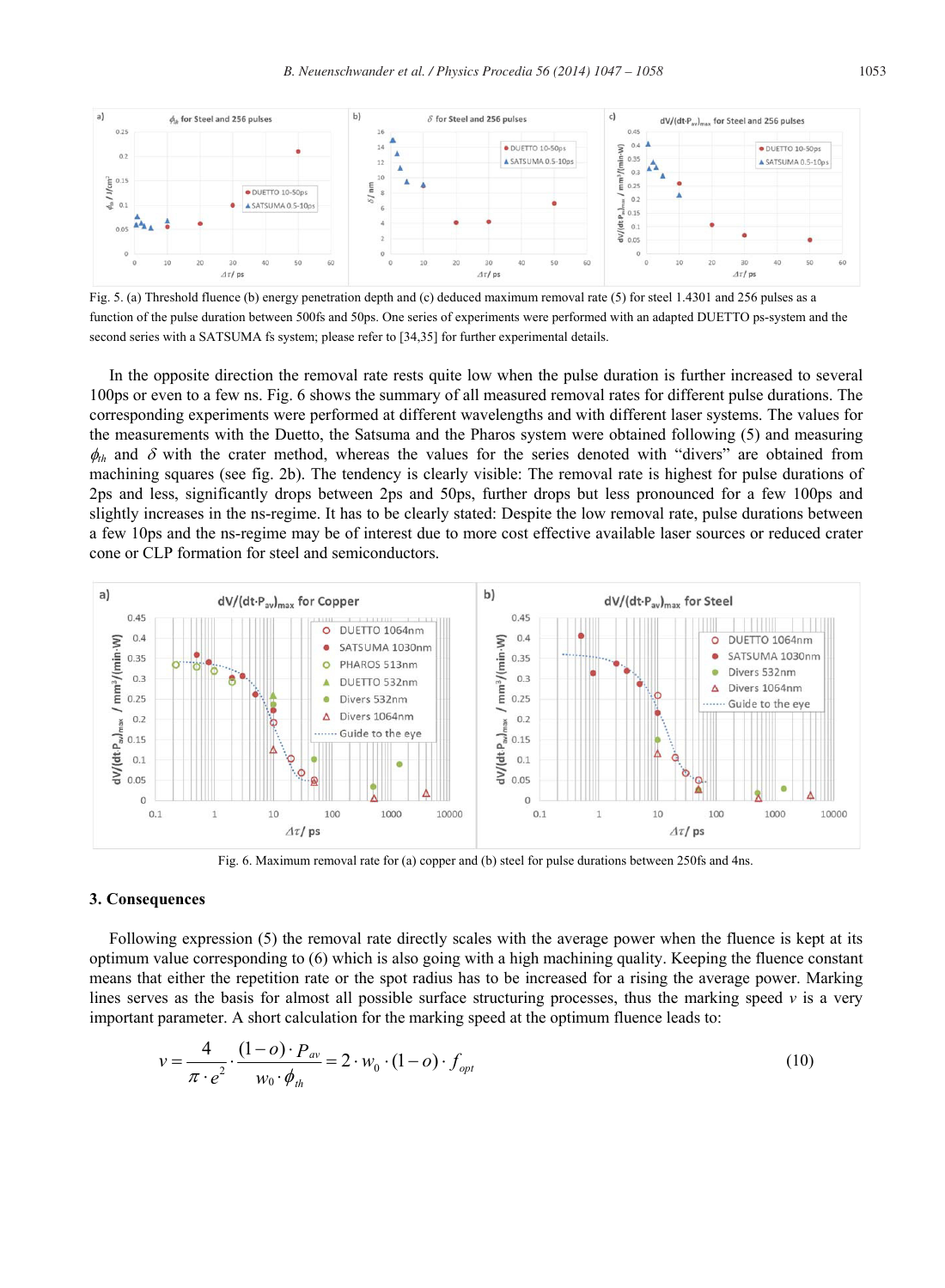With *o* the spatial overlap between two consecutive pulses. Standard beam guiding systems as e.g. galvo-scanners have marking speeds limited to about 10m/s with a standard  $f = 100$ mm objective. Thus, when this maximum speed is achieved a further rise of the average power is only possible by an increased spot radius  $w_0$  or spatial overlap  $\sigma$ . But the spot radius can't be changed in any order because tight focusing is needed for machining of small structures as the minimum feature size is in the range of one half to one spot radius [37]. One has therefore to increase the overlap *o* for working with high average power and conventional beam guiding systems. For example machining steel having a threshold fluence of about  $0.05$ J/cm<sup>2</sup> with spot radius of  $w_0$ =10 $\mu$ m and an average power of 50W the overlap amounts 99.4% at a marking speed of 10m/s and the repetition rate amounts more the 86MHz (this value corresponds to a typical repetition rate of a seed oscillator). Following [38] this would correspond to a temperature increase of more than 5'000°C due to heat accumulation leading to a surface temperature far above the melting point. In [37] it has further been shown, that minimum surface roughness is achieved with distance from pulse to pulse of half to one spot radius i.e. a spatial overlap of 50-75%. Hence, working with a conventional beam guiding system and a tight spot is limited to a few Watt of average power. The use of today high power systems does not make sense in this case but this could be the market for either more cost effective systems even the efficiency is lower or for a new generation of ps and fs systems having average powers of only a few Watt but with significantly reduced prices compared to today.

#### **4. Actual technologies for high throughput**

# *4.1. General*

The previous section has shown the limitations for obtaining high throughput with high power systems and conventional beam guiding systems. There are possibilities to overcome this bottleneck first to work with multi-spot processing and second to use new fast scanning devices and combinations of them.

# *4.2. Multi-spot processing*

The demand to the marking speed can be reduced with multiple of spots. In a first approximation the average power in (10) can be replaced by the average power divided by the number of used spots *Pav*/*N*. DOEs can be used to generate a pattern with a defined number of *m*x*n* spots. This method allows parallel processing of identical structures in the dimension of the spot separation achieved by the DOE. Applications in structuring of solar cells are e.g. described in [39,40,41] and a first multi beam scanner is available via [42]. However, this technology is limited to parallel processing of identical structures.

Variable DOEs as e.g. spatial light modulators (SLM) offer more flexibility for laser micro machining. Here the spot pattern and the spot number can be changed dynamically which allows much more flexible approaches as shown in [43-49]. Also the generation of specific intensity distributions in the focal point as e.g. a triangular top hat is possible [50]. But at the moment the available SLMs are limited in speed with about 50Hz refresh rate and also in maximum pulse energy. However, SLMs are a very promising approach for future applications.

In general multi-spot processing allows the laser to work at lower repetition rates and higher energy as the average power is distributed onto several beams. This also reduces the demands to the gating module (acousto-optic or electro-optic modulator) often placed after the last amplifier stage.

# *4.3. Fast scanning*

Another approach to fulfill the demands for high average power are fast scanning devices. High surface speeds are offered by fast rotating cylinders which can be combined with additional acousto-optic deflectors [51] or be completely synchronized with the laser system [52,53].

More flexible are fast rotating polygon scanners which offer marking speeds up to the speed of sound [54,55]. In this case the beam scans a straight line of a given length with a constant speed. The movement perpendicular to the scan direction is either realized with a galvo mirror in front of the polygon wheel or with a linear axis which moves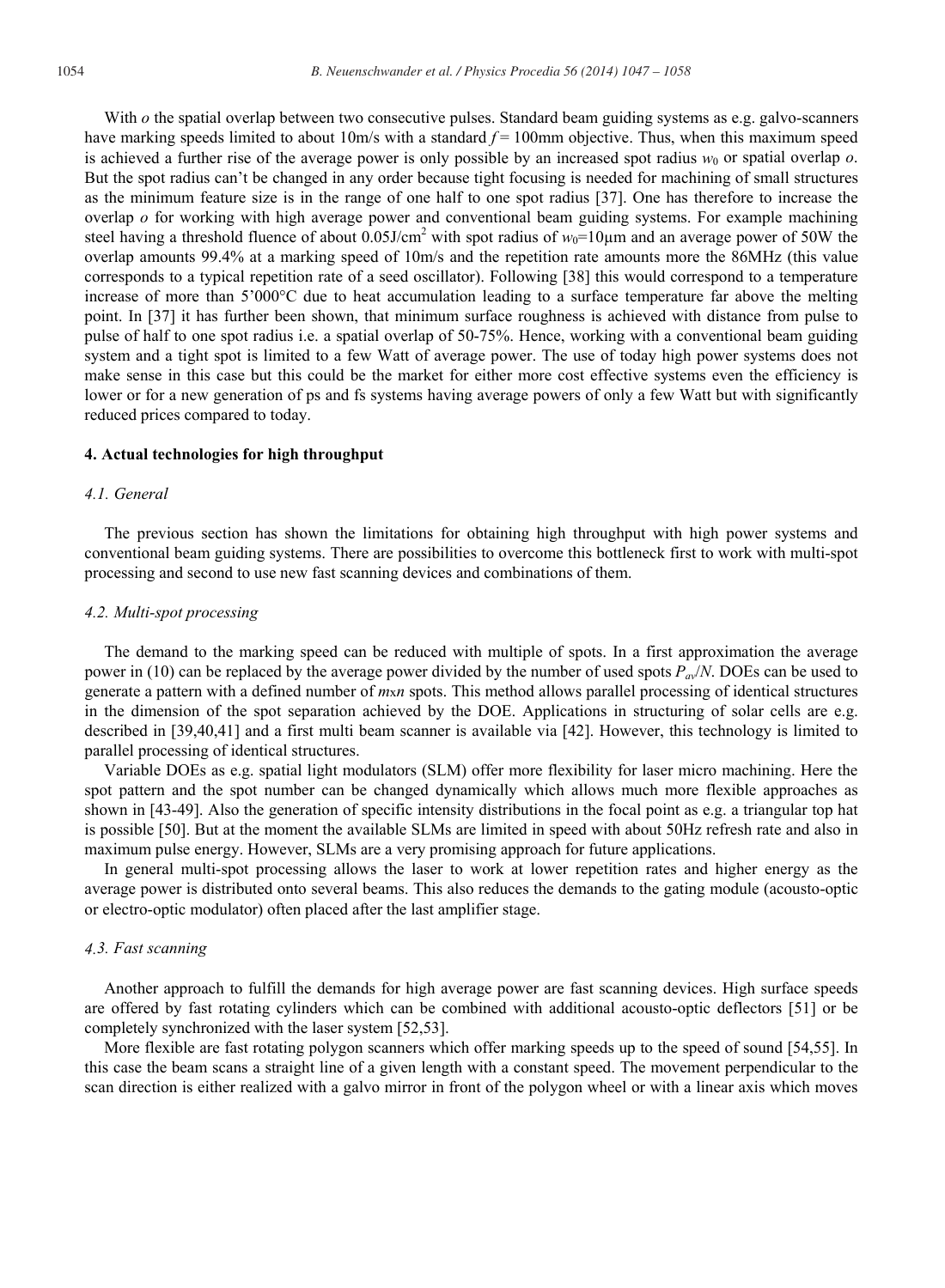the machined sample. With a second galvo mirror in front of the polygon wheel the facet error is corrected. Due to their high marking speed these system really offer the possibility to work with average powers exceeding 100W.

An alternative approach for a polygon scanner set up was presented in [56] and new products will be launched soon [57]. They offer marking speeds up to 100m/s and can additionally be synchronized with the laser system. Experiments were performed with a Fuego 40W ps-laser-system offering repetition rates up to 8.2MHz and a spot diameter of about 50μm. It has been shown that stainless steel 1.4301 can be machined with more than 40W of average power at the maximum repetition rate of the system by generating 3D pyramids into the surface [58,59]. The obtained results are very encouraging and strategies have been developed to deal with the still existing problems like the pyramidal error and the limitation to pick single pulses at high repetition rates in the MHz regime. E.g. in an experiment the topography of Switzerland [60], acting as a real 3D-structure, was machined into stainless steel 1.4301 with 25.6W average power (measured in front of the polygon scanner) at a repetition rate of 4.1MHz. The corresponding scan speed amounted 59.45m/s corresponding to a pulse to pulse distance of 14.5μm i.e. an overlap of about 75%. The structuring was performed at the optimum fluence, a facet-averaging strategy, and 2233 different layers. The final result without any post processing is shown in Fig. 7. The dimensions are 107.7mm x 65.5mm with a maximum depth of about 115 $\mu$ m.

For the used repetition rates of several 100kHz up to 8.2MHz particle shielding, described in [61-63], can appear and may reduce the process efficiency, e.g. a reduction of about 30% for steel was measured in [59,64]. Additionally heat accumulation is expected to lead to a slightly increasing removal rate for repetition rates of a few MHz. Further experiments are in progress to investigate these findings and to identify the influence of material parameters to the particle shielding effect and the heat accumulation. Smaller spots and even higher average powers would allow to investigate other metals like copper or brass at average powers up to 100W in the future. Also shorter pulse durations will be used to test if the expected gain in the removal rate can be realized.



Fig. 7. Photography of the machined topography of Switzerland in stainless steel.

# **5. Conclusion**

For ultra-short pulses the threshold fluence  $\phi_{th}$  and the energy penetration depth  $\delta$  are the two main factors describing the ablation process. The removal rate can be maximized if the optimum fluence is applied; for a Guassian beam the optimum peak fluence reads  $\phi_0 = e^2 \cdot \phi_{\text{th}}$ . Both, the threshold fluence and the energy penetration depth are subject to the incubation effect i.e. they decrease with the number of pulses applied. Therefore the maximum removal rate is rather little affected by the incubation effect. Significantly higher is the influence of the pulse duration. It leads, for metals, to a higher energy penetration depth for shorter pulses resulting in a higher removal rate in the fs-regime. In contrast the energy penetration depth significantly drops for longer pulses. Together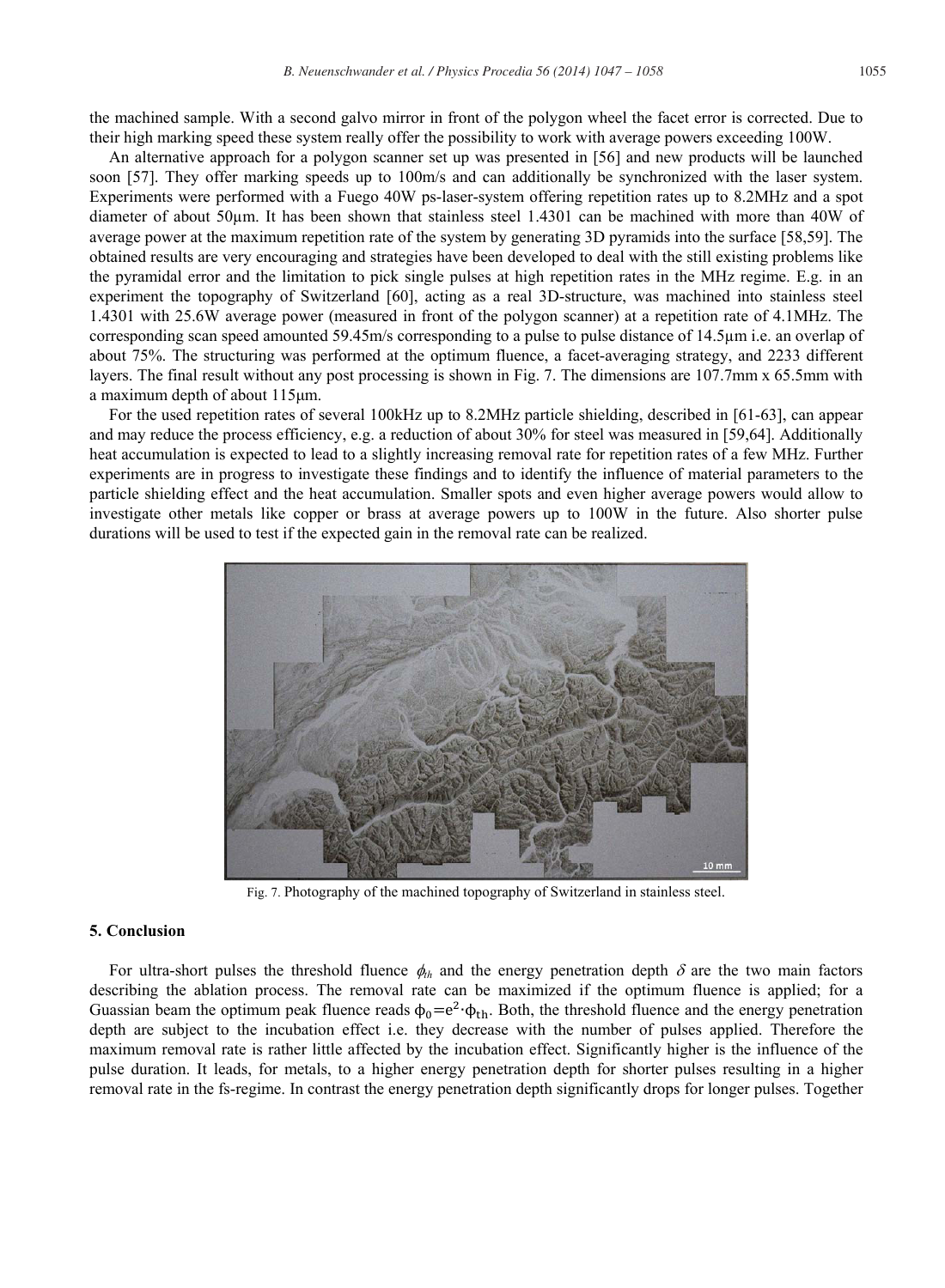with the increasing threshold fluence this leads to a strong drop in the removal rate for pulses longer than approximately 10ps.

As the threshold fluence for metals is quite low (several  $0.1$ J/cm<sup>2</sup> or even less) the corresponding optimum fluence rests moderate too. As tight spot sizes are used to machine small structures this leads to very high repetition rates at high average powers. To avoid heat accumulation and to obtain low surface roughness demand therefore very high marking speeds as they can be offered on fast rotating cylinders or by polygon scanners. With the latter laser machining of steel with ps pulses up to an average power exceeding 40W at a repetition rate of 8.2MHz was demonstrated. Another approach to work with high average power is to divide the energy into multiple beams with a diffractive optical element. Both methods open the door for using high average powers of 100W and more but additional work has still to be done.

On the other hand more cost effective systems with higher pulse durations even showing significantly lower removal rates could be of interest as they can be used with standard beam guiding systems e.g. galvo-scanners. This could also be very attractive for fs and ps systems with only a few Watt average power if they could be produced for significantly lower prices in near future.

However, today fast scanning systems or multi-spot processing are the most promising technologies for surface structuring with high throughput.

#### **Acknowledgements**

This work was supported by the Swiss Commission for Technology and Innovation CTI in different projects and by the European Union in the ongoing FP7 project APPOLO (GA 609355).

#### **References**

- [1] P. Russbueldt, T. Mans, J. Weitenberg, H.-D. Hoffmann, R. Poprawe, "Compact diode-pumped 1.1 kW Yb:YAG Innoslab femtosecond amplifier," Opt. Lett. 35, 4169-4171 (2010)
- [2] P. Russbueldt, T. Mans, H-D. Hoffmann, R. Poprawe, "1100 W Yb:YAG femtosecond Innoslab amplifier", Proc. of SPIE, 7912 (2011)
- [3] J.-P. Negel et al., "1.1 kW average output power from a thin-disk multipass amplifier for ultrashort laser pulses", Optics Letters, 38 4, 5442- 5445 (2013)
- [4] S. Pierrot, J. Saby, B. Cocquelin and F. Salin, "High-Power all Fiber Picosecond Sources from IR to UV", Proc. of SPIE Vol. 7914 (2011)
- [5] S. Kanzelmeyer, H. Sayinc, T. Theeg, M. Frede, J. Neumann and D. Kracht, "All-fiber based amplification of 40 ps pulses from a gainswitched laser diode", Proc. of SPIE Vol. 7914 (2011)
- [6] P Deladurantaye, A. Cournoyer, M. Drolet, L. Desbiens, D. Lemieux, M. Briand and Y. Taillon, "Material micomachining using bursts of high repetition rate picoseconds pulses from a fiber laser source", Proc. of SPIE Vol. 7914 (2011)
- [7] M. Ryser, M. Neff, S. Pilz, A. Burn, V. Romano, "Gain-switched laser diode seeded Yb-doped fiber amplifier delivering 11-ps pulses at repetition rates up to 40-MHz", Proc. of SPIE Vol. 8237 (2012)
- [8] B.N. Chichov, C. Momma, S. Nolte, F. van Alvensleben and A. Tünnermann, "Femtosecond, picosecond and nanosecond laser ablation of solids", Applied Physics A, 63, 109-115 (1996)
- [9] C. Momma, B.N. Chichkov, S. Nolte, F. v. Alvensleben, A. Tünnermann, H. Welling, B. Wellegehausen, "Short-Pulse Laser Ablation of Solid targets", Opt. Comm., 129, 134 – 142 (1996)
- [10]C. Momma, S. Nolte, B. N. Chichkov, F. v. Alvensleben, A. Tünnermann, "Precise laser ablation with ultrashort pulses", Appl. Surf. Sci.,  $109/110$ ,  $15 - 19(1997)$
- [11] S. Nolte, C. Momma, H. Jacobs, A. Tünnermann, B.N. Chichkov, B. Wellegehausen, H. Welling, "Ablation of metals by ultashort laser pulses",J. Opt. Soc. Am. B, 14, 2716 – 2722 (1997)
- [12]A. P. Kanavin, I. V. Smetanin, V. A. Isakov, Yu. V. Afanasiev, B. N. Chichkov, B. Wellegehausen, S. Nolte, C. Momma, A. Tünnermann, "Heat transport in metals irradiated by ultrashort laser pulses", Phys. Rev. B, 57, 14 198 - 14 703 (1998)
- [13]G. Mourou et al., "Method for controlling Configuration of laser induced breakdown and ablation", US Patent US RE37,585 E, (2002)
- [14]F. Dausinger, H. Hügel, V. Konov, "Micro-machining with ultrashort laser pulses: From basic understanding to technical applications", Proc. of SPIE 5147, 106-115 (2003)
- [15]D. Breitling, A. Ruf, F. Dausinger, "Fundamental aspects in machining of metals with short and ulrashort laser pulses", Proc. of SPIE 5339, 49-63 (2004)
- [16]G. Raciukaitis, M. Brikas, P. Gecys, B. Voisiat, M Gedvilas, "Use of high repetition rate and high power lasers in microfabrication: How to keep the efficiency high?", JLMN journal of Laser Micro/Nanoengineering Vol. 4, 186 (2009)
- [17]B. Neuenschwander, G. Bucher, Ch. Nussbaum, B. Joss, M. Muralt, U. Hunziker, P. Schuetz, "Processing of metals and dielectric materials with ps-laserpulses: results, strategies, limitations and needs", Proc. of SPIE 7584-26 (2010)
- [18] B. Neuenschwander, B. Jaeggi, M. Schmid, "From fs to sub-ns: Dependence of the Material Removal Rate on the Pulse Duration for Metals", Physics Procedia Vol. 41, pp. 787-794 (2013)
- [19]B. Neuenschwander, G. Bucher, G. Hennig, Ch. Nussbaum, B. Joss, M. Muralt, S. Zehnder, U. Hunziker, P. Schuetz, "Processing of dielectric materials and metals with ps-laserpulses", Proc. of ICALEO, M101 (2010)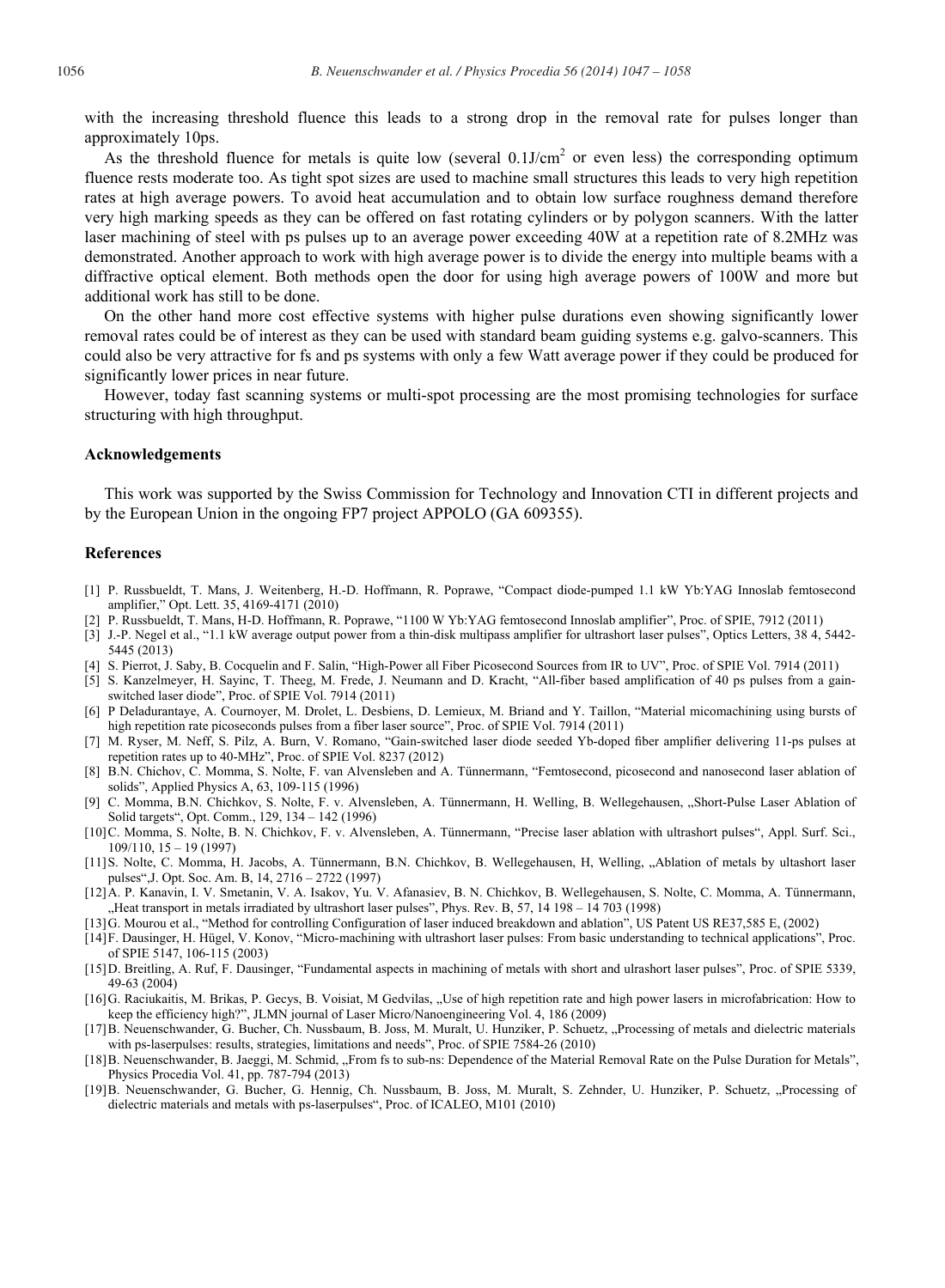- [20]R. Knappe, H. Haloui, A. Seifert, A. Weis, A. Nebel, "Scaling ablation rates for picosecond lasers using burst micromachining", Proc. of SPIE 7585-16 (2010)
- [21]M. Schmid, B. Neuenschwander, V. Romano, B. Jaeggi, U. Hunziker, "Processing of metals with ps-laser pulses in the range between 10ps and 100ps", Proc. of SPIE 7920-08 (2011)
- [22]B. Jaeggi, B. Neuenschwander, M. Schmid, M. Muralt, J. Zuercher, U. Hunziker, "Influence of the pulse duration in the ps-regime on the ablation efficiency of metals", Physics Procedia Vol. 12B, pp. 164-171 (2011)
- [23] B. Lauer, B. Neuenschwander, B. Jaeggi, M. Schmid, "From fs ns: influence of the pulse duration onto the material removal rate and machining quality for metals", Proc. of ICALEO M309 (2013)
- [24]Y. Jee, M.F. Becker and R.M. Walser, "Laser-induced damage on single-crystal metal surfaces", J. Opt. Soc. Am. B, 5 (1988)
- [25]P.T. Mannion, J. Magee, E. Coyne, G.M. O'Connor, T.J. Glynn, "The effect of damage accumulation behavior on ablation thresholds and damage morphology in ultrafast laser micro-machining of common metals in air," Appl. Surf. Sci. 233, pp 275 – 287 (2004)
- [26]S.E. Kirkwood, A.C. Van Popta, Y.Y. Tsui, R. Fedosejevs, "Single and multiple shot near-infrared femtosecond laser pulse ablation thresholds of copper," Appl, Phys. A, 81, pp 729 – 735 (2005)
- [27] J. Byskov-Nielsen, J.M. Savolainen, M.S. Christensen, P. Balling, "Ultra-short pulse laser ablation of metals: threshold fluence, incubation coefficient and ablation rates," Appl. Phys. A, 101, pp 97 – 101 (2010)
- [28]J. Bonse, J.M. Wrobel, J. Krüger W. Kautek, "Ultrashort-pulse laser ablation of indium phosphide in air," Appl. Phys. A; Vol. 72, pp 89 – 94 (2001)
- [29]A. Rosenfeld, M. Lorenz, R. Stoian D. Ashkenasi, "Ulrashort-laser-pulse damage threshold of transparent materials and the role of incubation," Appl. Phys. A; Vol. 69 [Suppl.], 373 – 376 (1999)
- [30]M- Lenzer, J. Krueger, W. Kautek F. Krausz, "Incubation of laser ablation in fused silica with 5-fs pulses," Appl. Phys. A, 69, pp 456 466, (1999)
- [31]R. Lausten, J.A. Olesen, K. Vestentoft, P. Balling, "Ultrafast Phenomena XIII" Springer Series in Chemical Physics 71, p 675 (2002)
- [32]B. Neuenschwander, B. Jaeggi, M. Schmid, A. Dommann, A. Neels, T. Bandi, G. Hennig, "factors controlling the incubation in the application o fps laser pulses on copper and iron surfaces", Proc. of SPIE 8607-12 (2013)
- [33]G. Mourou et al., "Method for controlling Configuration of laser induced breakdown and ablation", US Patent US RE37,585 E (2002)
- [34]B. Neuenschwander, B. Jaeggi, M. Schmid, V. Rouffiange, P. E. Martin, "Optimization of the volume ablation rate for metals at different laser pulse-durations from ps to fs",Proc. of SPIE 8243-6 (2012)
- [35] B. Neuenschwander, B. Jaeggi, M. Schmid, "From ps to fs: Dependence of the material removal rate and the surface quality on the pulse duration for metals, semiconductors and oxides", Proc. of ICALEO M1004 (2012)
- [36]J. Lopez, A. Lidolff, M. Delaigue, C. Hönninger, S. Ricaud and E. Mottay, "Ultrafast Laser with highEnergy and high average power for Industrial Micromachining: Comparision ps-fs", Proc. of ICALEO M401 (2011)
- [37] B. Jaeggi, B. Neuenschwander, U. Hunziker, J. Zuercher, T. Meier, M. Zimmermann, K.H. Selbmann, G. Hennig, "Ultra high precision surface structuring by synchronizing a galvo scanner with an ultra short pulsed laser system in MOPA arrangement", Proc. of SPIE, 8243-20 (2012)
- [38]R. Weber, Th. Graf, P. Berger, V. Onuseit, M. Wiedenmann, Ch. Freitag, A. Feurer, "Heat accumulation during pulsed laser materials processing", accepted for publication in Optics Express (2014)
- [39] A. Schoonderbeek V. Schuetz, O. Haupt, U. Stute, "Laser Processing of Thin Films for Photovoltaic Applications", JIMN Vol. 5, pp. 248 255 (2010)
- [40]O. Haupt, V. Schuetz, U. Stute, "Multi-Spot Laser Processing of Crystalline Solar Cells", Proc. of SPIE 7921 (2011)
- [41] V. Schuetz, A. Horn, U. Stute, "High-throughput process parallelization for laser surface modification on Si-Solar cells: determination of the process window", Proc. of SPIE 8244 (2012)
- [42]Pulsar Photonics, http://www.pulsar-photonics.de/?page\_id=719
- [43]S. Torres-Peiro,J. Gonzalez-Ausejo, O. Mendza-Yero, "Parallel laser micromachining based on diffractive optical elements with dispersion compensated femtosecond pulses", Opt. Exp. 21, pp. 31830-31836 (2013)
- [44]Z. Kuang, W. Perrie, J. Leach, M. Sharp, S.P. Edwardson, "High throughput diffractive multi-beam femtosecond laser processing using a spatial light modulator", Appl. Surf. Sci. 255, pp.2284-2289 (2008)
- [45]Z. Kuang, W. Perrie, D. Liu, S. Edwardson, "Diffractive multi-beam surface micro-processing using 10 ps laser pulses", Appl. Surf. Sci. 255, pp. 9040-9044 (2009)
- [46]Z. Kuang, D. Liu, W. Perrie, S. Edwardson, "Fast parallel diffractive multi-beam femtosecond laser surface micro-structuring", Appl. Surf. Sci. Vol. 255, pp. 6582-6588 (2009).
- [47]M. Silvennoinen, J. Kaakkunen, K. Paivasaari, "Parallel microstructuring using femtosecond laser and spatial light modulator", Physics Procedia Vol. 41, pp. 693-69 (2013)7
- [48], K. Paivasaari, "Parallel Femtosecond Laser Processing Using Intensity Modulated Diffraction Pattern Produced with Spatial Light Modulator", Proc. of ICALEO M202 (2013)
- [49] K. Paivasaari, M. Silvennoinen, J. Kaakkunen, P. Vahimaa, "Femtosecond laser processing and spatial light modulator", Proc. of SPIE 8967 (2014)
- [50]R.J. Beck, J.P. Parry, W.N. MacPherson, A. Waddie, N.J. Weston, J.D. Shephard, D.P. Hand, "Application of cooled spatial light modulator for high power nanosecond laser micromachining", Opt. Exp. 18, pp. 17059-17065 (2010)
- [51] S. Bruening, G. Hennig, S. Eifel, A. Gillner, "Ultrafast Scan Techniques for 3D-Structuring of Metal Surfaces with high repetitive ps-laser pulses", Physics Procedia Vol. 12 Part B, pp. 105-115 (2011)
- [52] B. Jaeggi, B. Neuenschwander, T. Meier, M. Zimmermann, G. Hennig, "High throughput laser micro machining on a rotating cylinder with ultra short pulses at highest precision", Proc. of SPIE 8607 (2013)
- [53] B. Jaeggi, B. Neuenschwander, T. Meier, M. Zimmermann, G. Hennig, "High Precision Surface Structuring with Ultra-Short Pulses and Synchronized Mechanical Axes", Physics Procedia Vol. 41, pp. 319-326 (2013)
- [54]Fraunhofer ILT: http://www.ilt.fraunhofer.de/content/dam/ilt/de/documents/Jahresberichte/JB11/JB11\_S51.pdf
- [55]Fraunhofer ILT: http://www.ilt.fraunhofer.de/de/publikationen-und-presse/jahresberichte/2012/jahresbericht-2012-s110.html